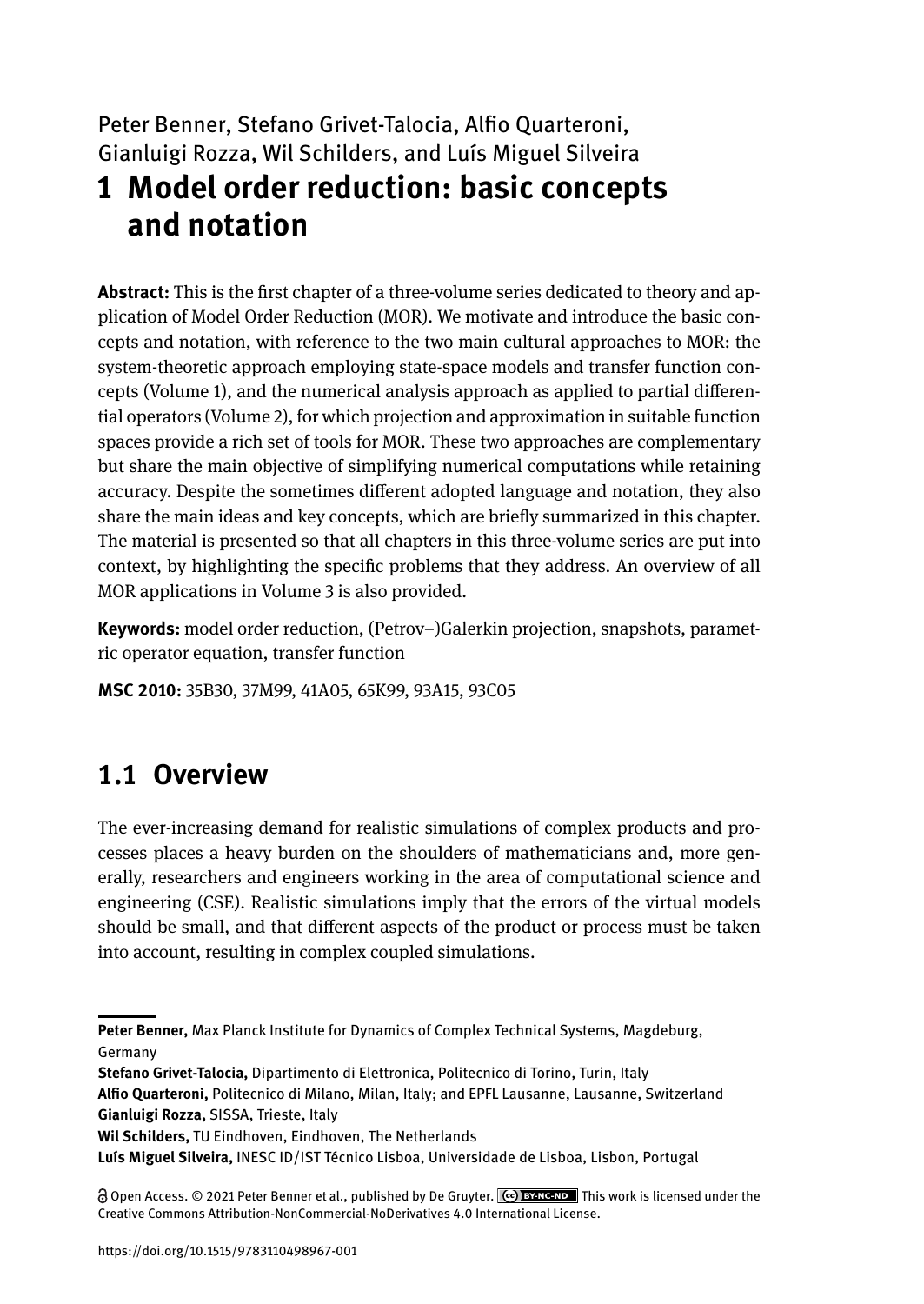**2**  $\longrightarrow$  **P. Benner et al.** 

Often, there is a lot of superfluous detail in these simulations that is not needed to provide accurate results. With the current advances in new computer architectures, viz. the availability of many processors, one might be tempted to just use the abundant computational resources. However, this could lead to enormous energy consumption for the simulations, which should be avoided if possible. Besides, it could still lead to very lengthy and time-consuming simulations. Hence, it seems wise to use methods that can reduce the size of such huge problems, and which are able to get rid of the superfluous and unnecessary detail, still guaranteeing the accuracy of solutions.

An example is provided by the co-simulation of an electronic circuit with the interconnect structure that is mounted on top of the circuit to provide all desired connections. The metallic interconnect structure causes electromagnetic effects that may influence the behavior of the underlying circuit. There is no need, however, to solve the Maxwell equations for this complex three-dimensional structure in full detail, only the most dominant effects causing delays need to be included. This is where model order reduction (MOR) comes into play; MOR methods are able to extract the dominant behavior by reducing the size of the system to be solved.

To explain what MOR is, we often use the following picture:



If we showed the picture on the right, everyone would recognize that this is a rabbit. Hence, we do not need the detailed representation in the left picture to describe the animal. Maybe we would need a slightly more detailed description as shown in the middle picture, depending on the demands.<sup>1</sup> MOR works in the same way: the original problem is reduced, the representation of the solution is given with far less variables, and the hope is that this is sufficient to guarantee an accurate solution. If more accuracy is needed, clearly the problem size should be reduced to a lesser extent.

**<sup>1</sup>** Disclaimer: though our picture might indicate this, note that simply using a coarser mesh in a discretization of a continuous model is not a competitive MOR technique in general!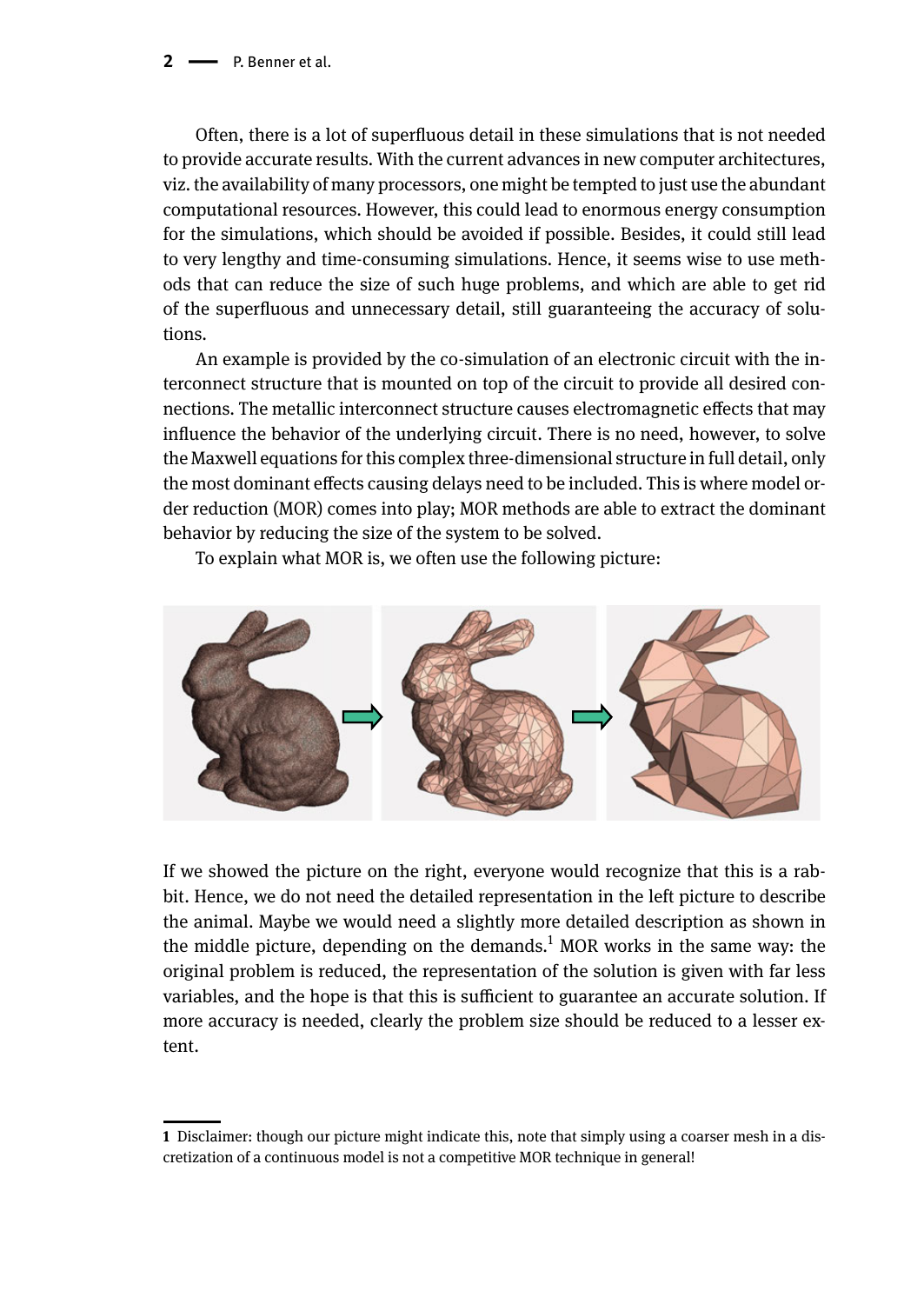By now, MOR is a very active and relatively mature field of research. Much progress has been made in the past 40 years, and in many different directions. The seminal papers by Feldmann and Freund (1994/95) [9, 10], simultaneously with [12], sparked many development in the area of Krylov-type methods, strongly related to the field of numerical linear algebra. Mimetic elements were considered, leading to passivitypreserving and structure-preserving methods, necessary to retain vital properties of the original system of equations in electronics and electromagnetics. First textbooks appeared with a special focus on applications in this area, [11] even before the above papers, and after the field had matured, new textbooks [13, 22] and several collections [3, 5] were published.

Within the systems and control area, one concentrates mainly on balancing techniques, involving the solution of Lyapunov equations. The main ideas center on preserving those states in a dynamical system that can be reached with the least amount of energy, and on the other hand, those states that provide the most information when observed. In balanced coordinates, both sets of states coincide. Here, the seminal paper of [16] has to be mentioned which rendered these ideas computationally feasible. A first textbook in this area was published in 2001 by Obinata and Anderson [17].

Also, the need for MOR was already discussed in the 1960s in mechanical engineering, from which the technique of modal truncation emerged, in combination with substructuring and with further developments like component mode synthesis. These are nowadays standard techniques, found in many variants in structural analysis software, and covered by many textbooks in numerical mechanics. A comprehensive textbook focusing on this area is [18].

First textbooks and collections of tutorials that made connections between the MOR techniques developed mainly in the above-mentioned application areas started appearing in the mid-2000s, including the fundamental textbook [1] by Antoulas in 2005, and the edited volumes [6, 21].

Later, researchers started to consider parametric model order reduction, especially within the area of reduced basis methods, focusing on the fast solution of parametric partial differential equations (PDEs) [14, 19, 20]. A related, but somewhat different approach to parametric PDEs was developed in the framework of the proper generalized decomposition [8]. One can also find a collection of articles on MOR for parametric problems in [7].

Methods for nonlinear problems were also considered, important developments being the empirical interpolation methods and other so-called hyperreduction techniques. But also methods like proper orthogonal decomposition (POD), where snapshots of the solution of a nonlinear problem are used to create a basis for solutions, became popular for nonlinear problems. Basic concepts of these approaches, including also the MOR techniques already mentioned above, also with some historical perspectives, can be found in the collection of tutorials [4].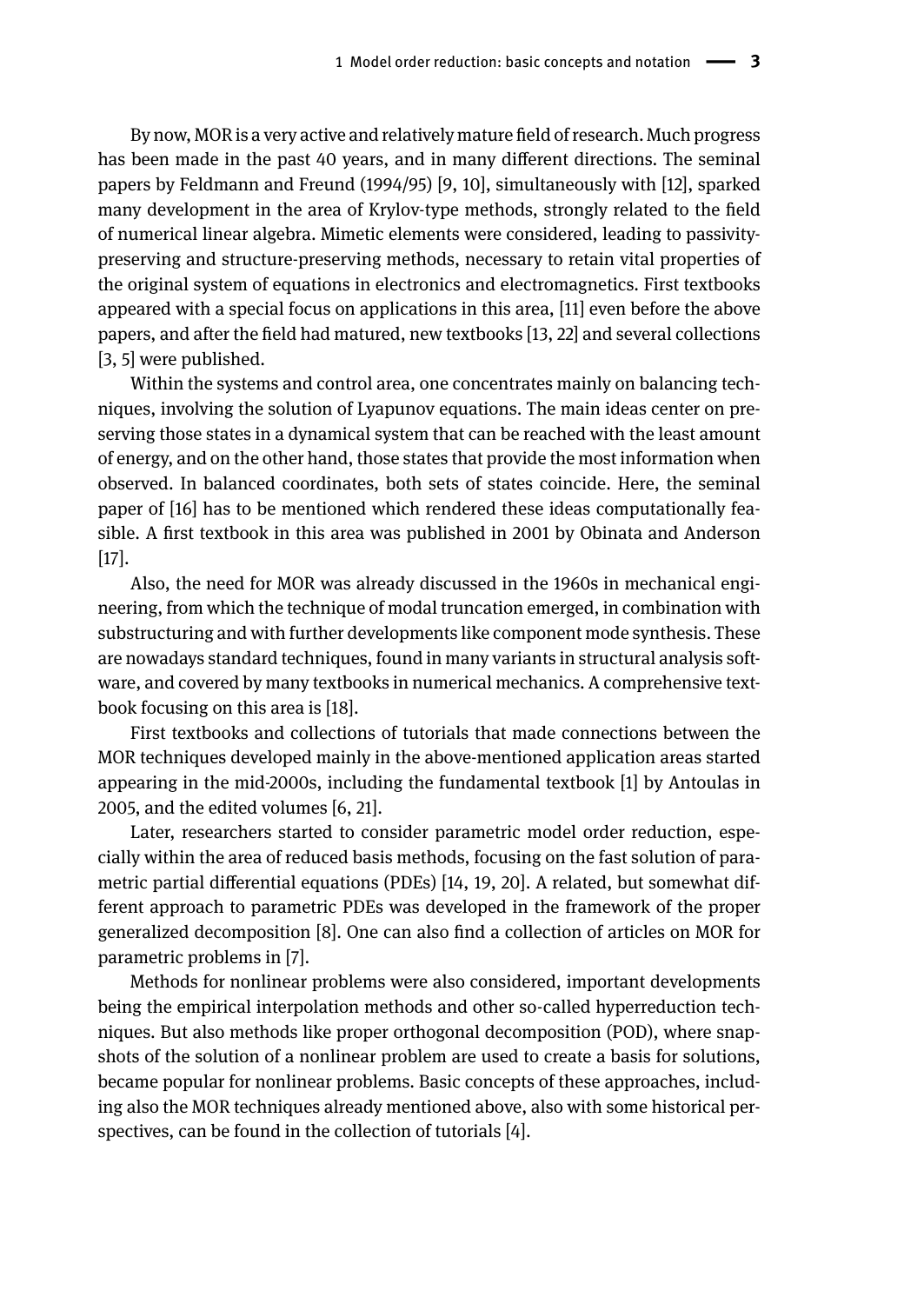The demand for more realistic simulations led to the development of MOR methods for interconnected and coupled systems. Extensions to descriptor systems, or alternatively differential-algebraic systems, led to the creation of index-preserving methods and to the development of an interpolatory projection framework for model reduction of descriptor systems. An entirely different approach is provided by data-driven methods, in which the Loewner framework plays an important role; see the recent textbook on the interpolatory framework including the Loewner framework for more details [2].

Most recently, focus also turned to data-driven and non-intrusive MOR methods, requiring no or only incomplete knowledge of the physical model, but merely relying on tools or software to produce relevant data from which a model description can be inferred. One prominent technique in this area is dynamic mode decomposition [15], with many new methods emerging even more recently, often making connections to techniques from machine and deep learning.

The three volumes constituting this handbook of *Model Order Reduction* discuss many of the aforementioned developments and methods. This first volume contains theoretical expositions of system-theoretic, interpolatory, and data-driven methods and algorithms. The second volume treats snapshot-based methods and algorithms for parametric PDEs. The mathematical strategy behind these methods relies on Galerkin projection on finite-dimensional subspaces generated by snapshot solutions corresponding to a specific choice of parameters. The third volume contains a large variety of applications of MOR. Originally, the fields of mechanical engineering, automation and control, as well as the electronics industry were the main driving forces for the developments of MOR methods, but in recent years, MOR has been introduced in many other fields (not all covered in Volume 3, though), like chemical and biomedical engineering, life sciences, geosciences, finance, fluid mechanics and aerodynamics, to name a few. Moreover, Volume 3 also provides a chapter surveying the landscape of existing MOR software.

## **1.2 A quick tour**

MOR is a multidisciplinary topic, which has been developed over the last decades by mathematicians, scientists and engineers from widely different communities. Although the main ideas in MOR can be classified in a relatively small set of fundamental problem statements and related reduction approaches, these ideas have been developed by different communities with different languages, notation, and scope. One of the purposes of the *Model Order Reduction* handbook project is in fact to provide a comprehensive overview of MOR approaches, hopefully forming bridges that cross different disciplines.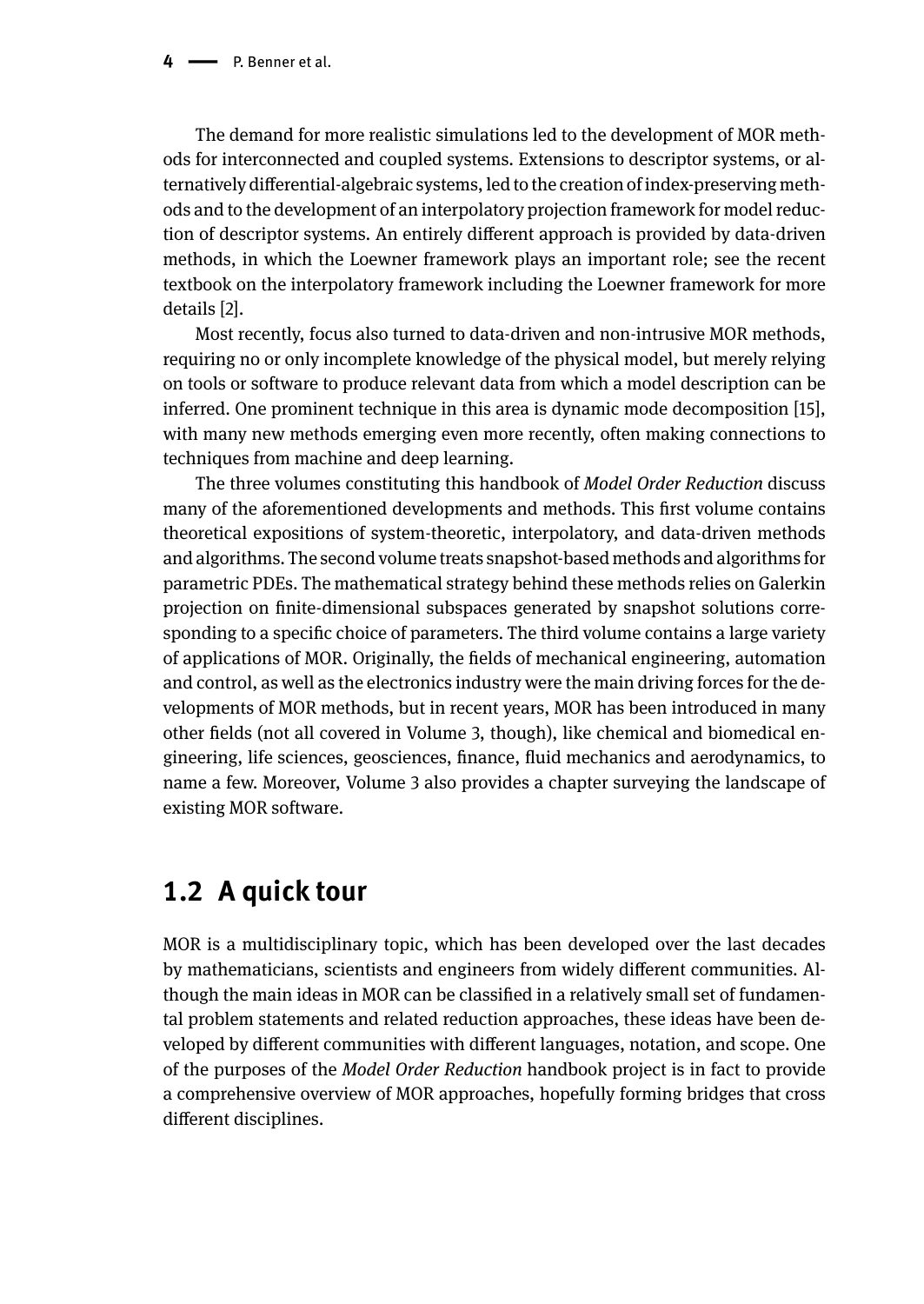Several classifications can be attempted in the world of MOR. Probably the most natural high-level classification distinguishes between the two main cultural approaches of system theory on one side, and numerical analysis as applied to solving PDEs on the other. Other classifications may be considered, for instance based on the various classes of reduction approaches, which may be model-driven or data-driven, optimal or heuristic, deterministic or stochastic, or alternatively on the type of the system being addressed, which can be linear or nonlinear, uniquely defined or parameterized by some geometrical or material variable, deterministic or stochastic, finite- or infinite-dimensional. The specific methods that apply in each of these cases will be discussed in detail in the various chapters of this three-volume series. In this initial chapter we mainly distinguish the two major cultural approaches to MOR, for which reduction methods, notation and language are sometimes quite different in the existing literature.

System-theoretic approaches usually deal with a system under investigation described as a large-scale set of Ordinary Differential Equations (ODEs) or Differential-Algebraic Equations (DAEs), whose dynamics is expressed in terms of a set of state variables. The main objective is to derive some compact Reduced-Order Model (ROM) with the same structure, characterized by a significantly smaller number of states, and whose response approximates the true system response according to well-defined criteria. Very often the ROM represents a component of a larger system that is impossible or impractical to solve in its full-size formulation. In this setting, reduction is required in order to replace the original large-scale description of individual components with accurate and robust ROMs, so that a global system-level numerical simulation becomes feasible.

A second major approach to MOR addresses fast numerical solution of PDEs. In this setting, the field problem of a PDE is taken as the starting point. In the snapshotbased methods, the full-order variational form is often retained by the MOR process. This allows projection-based methods to utilize the parametric operator equations and define a reduced-order operator of the same parametric dependency. Since the starting point is the PDE form, a discretization in space and time is required, leading to a large-scale discretized model. Various methods exist to control the approximation error, often balancing rigorousness with computability.

We see that the above two approaches share their main objective of speeding up numerical computations with control over approximation errors, although the starting points are different. We should, however, consider that the two approaches practically coincide once a field problem described in terms of PDEs is discretized in its space variables in terms of suitable coefficients, which basically play the same role of the state variables in system-theoretical approaches.

We address the two approaches in Sections 1.2.1 and 1.2.2, by introducing basic notation and concepts that will be used extensively throughout Volumes 1 and 2 of this book series. Section 1.2.3 provides a glimpse at the MOR applications that are extensively discussed in Volume 3.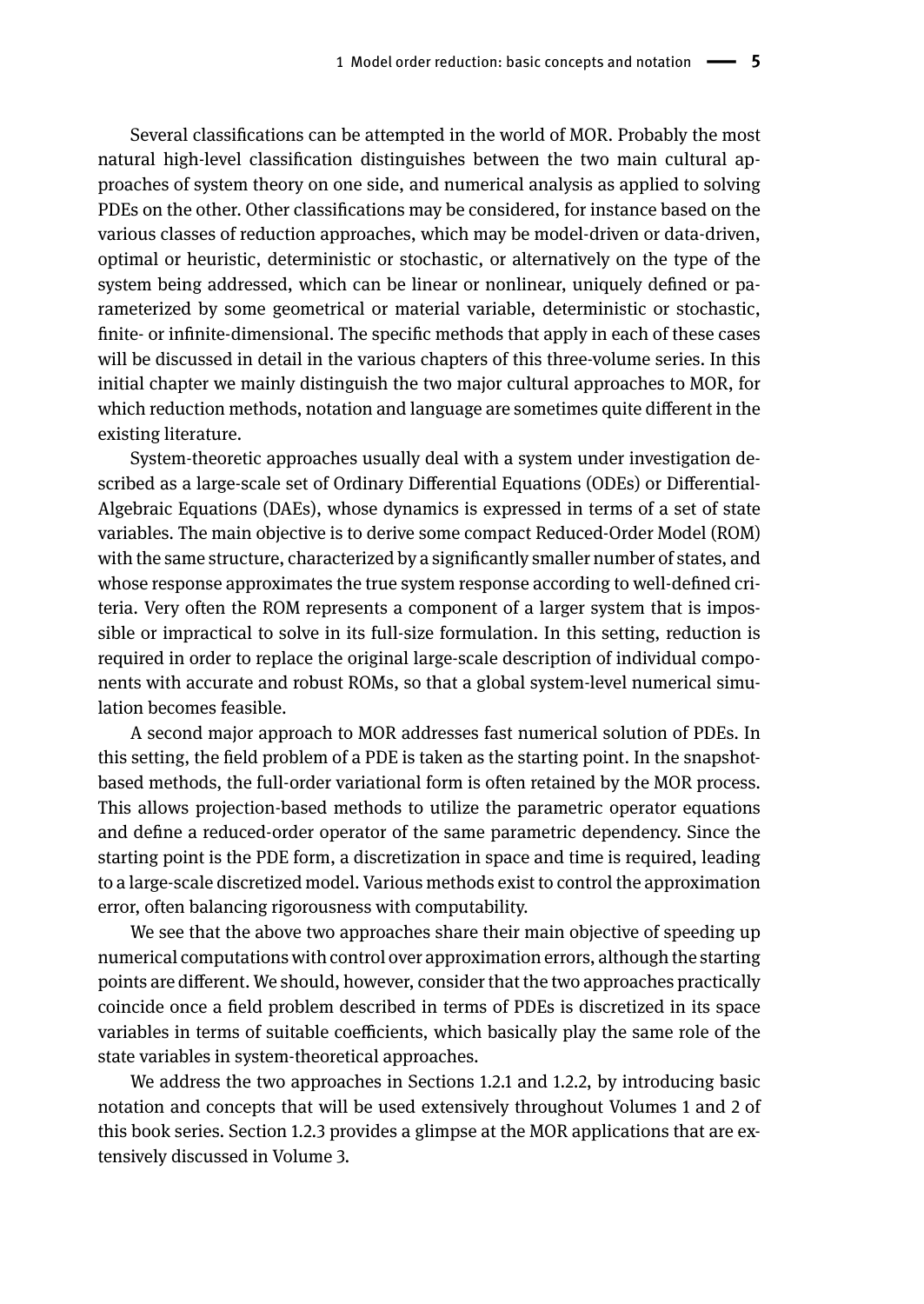$6 \longrightarrow P$ . Benner et al.

### **1.2.1 The system-theoretic approach**

System-theoretic approaches consider models whose dynamics is expressed in terms of internal *state variables*, which in the finite-dimensional setting are denoted as *x*(*t*) ∈  $\mathcal{X} \subset \mathbb{R}^n$ . These states evolve with time  $t \in [t_0, T]$  according to dynamic equations which are driven by some *inputs* or *control signals*  $u(t) \in \mathcal{U} \subset \mathbb{R}^m$ , whereas the *quantities of interest* or *outputs* are  $y(t) \in \mathcal{Y} \subset \mathbb{R}^q$ , usually with  $q \ll n$ . Denoting the "true" system as S, the MOR objective is to obtain an approximate system  $\hat{S}$  with a small number *r* « *n* of internal states  $\hat{x}(t) \in \hat{\mathcal{X}} \subset \mathbb{R}^r$ . Reduction is conducted by enforcing appropriate approximation conditions such that, given input signals  $u(t)$ , the ROM  $\widehat{S}$ provides an output  $\hat{v}(t)$  that is "close" in some sense to the corresponding output  $v(t)$ of the original system  $S$ .

### **1.2.1.1 Standard system descriptions: the LTI case**

The simplest system description assumes Linearity and Time-Invariance (LTI) and is provided by a set of ODEs in *state-space* form

$$
\dot{x}(t) = Ax(t) + Bu(t), \quad x(t_0) = x_0,
$$
  
\n
$$
y(t) = Cx(t) + Du(t),
$$
\n(1.1)

where  $\dot{x}(t)$  denotes the time derivative of  $x(t)$ ,  $A \in \mathbb{R}^{n \times n}$ ,  $B \in \mathbb{R}^{n \times m}$ ,  $C \in \mathbb{R}^{q \times n}$ ,  $D \in$  $\mathbb{R}^{q \times m}$  are constant matrices, and  $x_0$  is a prescribed initial condition. A more general formulation of LTI system dynamics can be expressed in *descriptor* form,

$$
E\dot{x}(t) = Ax(t) + Bu(t), \quad x(t_0) = x_0,
$$
  
\n
$$
y(t) = Cx(t) + Du(t),
$$
\n(1.2)

where an additional and possibly singular matrix  $E \in \mathbb{R}^{n \times n}$  enters the state equations. Casting (1.2) in the Laplace domain and assuming vanishing initial conditions,  $x_0 = 0$ , leads to

$$
Y(s) = H(s)U(s), \quad H(s) = C(sE - A)^{-1}B + D,\tag{1.3}
$$

where  $H(s)$  is the transfer function of the system and  $s \in \mathbb{C}$  is the Laplace variable. Well-posedness of (1.3) requires that det( $sE - A$ )  $\neq$  0 for some *s*, i. e., that the pencil (*A*, *E*) is *regular*. In most cases also an (asymptotic) *stability* requirement is established, so that all finite eigenvalues of the pencil  $(A, E)$  have a (strictly) negative real part.

This system description forms the basis of most of the following chapters in this volume.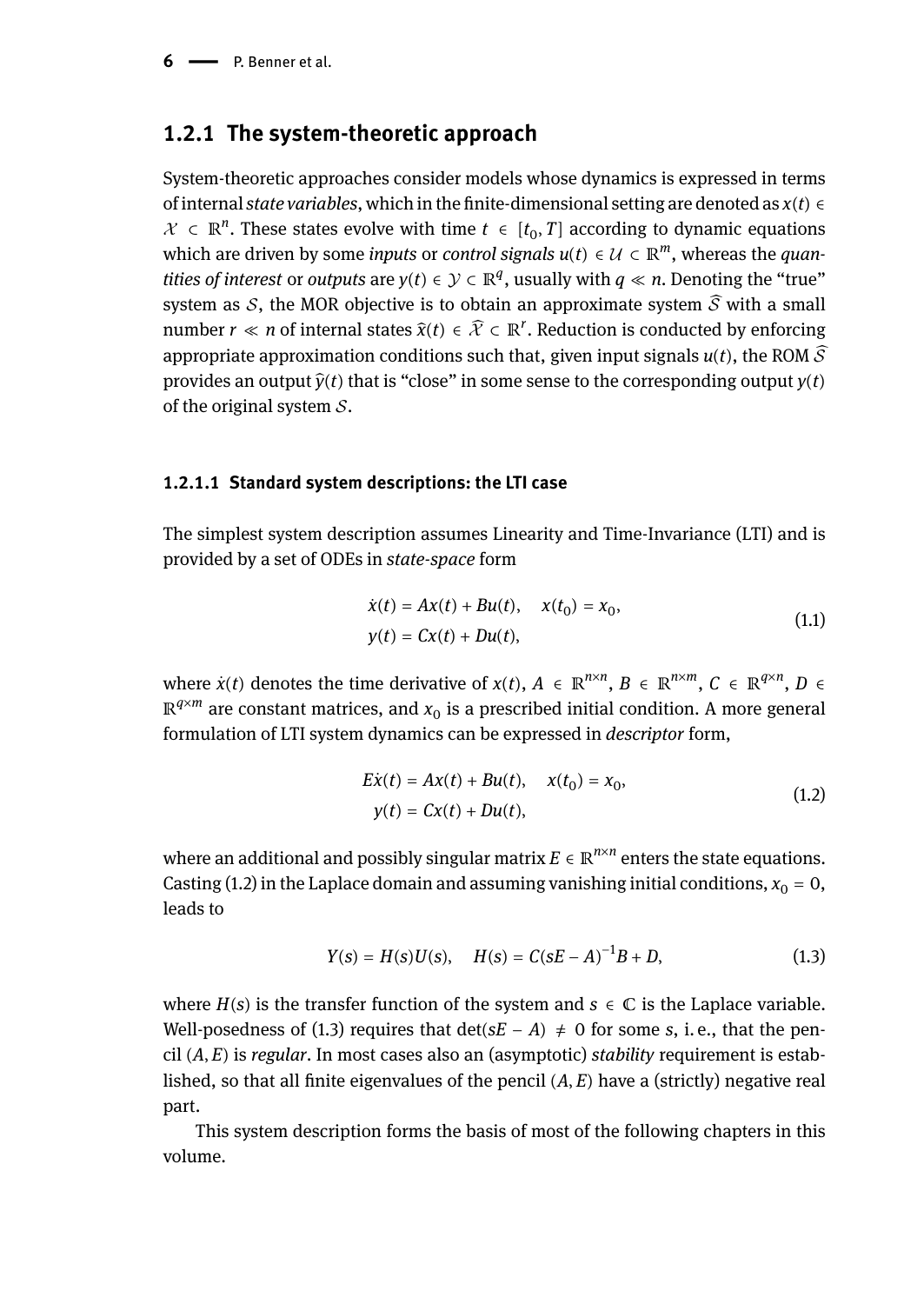#### **1.2.1.2 Approximation criteria**

Some common approximation criteria that are appropriate for LTI systems are listed now:

– The quantities of interest of both full-scale system  $S$  and reduced system  $\widehat{S}$  are the outputs  $y(t)$  and  $\hat{y}(t)$ , respectively. Therefore, it is natural to bound the output error defined as  $\|\hat{y}-y\|_C$  within a suitable function space *L*, with the natural choice being the Hilbert space of square integrable signals  $L_2(t_0,T)$ , with

$$
||y||_{L_2(t_0,T)}^2 = \int_{t_0}^T ||y(t)||_2^2 dt.
$$
 (1.4)

An alternative is to control the error of the ROM transfer function  $\widehat{H}(s)$  by minimizing  $\|\widehat{H} - H\|$ <sup>*H*</sup>, where *H* is an appropriate function space. Common choices are the Hardy spaces  $\mathcal{H}_2$  and  $\mathcal{H}_{\infty}$ , which are adequate under asymptotic stability assumptions, for which

$$
||H||_{\mathcal{H}_2}^2 = \frac{1}{2\pi} \int_{-\infty}^{+\infty} ||H(j\omega)||_F^2 d\omega, \quad ||H||_{\mathcal{H}_{\infty}} = \sup_{s \in \mathbb{C}_+} ||H(s)||_2,
$$
 (1.5)

where *F* denotes the Frobenius norm and  $\tau = \sqrt{-1}$ . We refer to Chapter 2 in this volume for more precise definitions and for an introduction of the main systemtheoretic properties that are relevant for error control in MOR.

– Data-driven approaches aim at enforcing suitable interpolation or approximation conditions starting from available samples of the original transfer function  $H_k =$  $H(s_k)$  at a set of complex frequencies  $s_k$  for  $k = 1, \ldots, k$ . Interpolation methods (see Chapter 6, where the Loewner framework is introduced and discussed) enforce

$$
\widehat{H}(s_k) = H_k, \quad \forall k = 1, \dots, \bar{k}, \tag{1.6}
$$

possibly extending this exact matching also to higher derivatives

$$
\left. \frac{d^{\nu} \widehat{H}}{ds^{\nu}} \right|_{s_k} = H_k^{(\nu)}, \quad \forall \nu = 0, \ldots, \bar{\nu}_k, \quad \forall k = 1, \ldots, \bar{k}, \tag{1.7}
$$

giving rise to so-called *moment-matching* methods (see Chapter 3). In some cases, the point and moment matching is performed at adaptively selected frequencies  $s_k \in \mathbb{C}$ ; see, e.g., the IRKA algorithm in Chapter 3. Moments can also be matched implicitly through projection of the original system onto suitably-defined Krylov subspaces, also discussed in Chapter 3.

– A relaxed version of the above matching conditions involves minimization of the least squares error,

$$
\sum_{k=1}^{\bar{k}} \|\widehat{H}(s_k) - H_k\|_F^2.
$$
\n(1.8)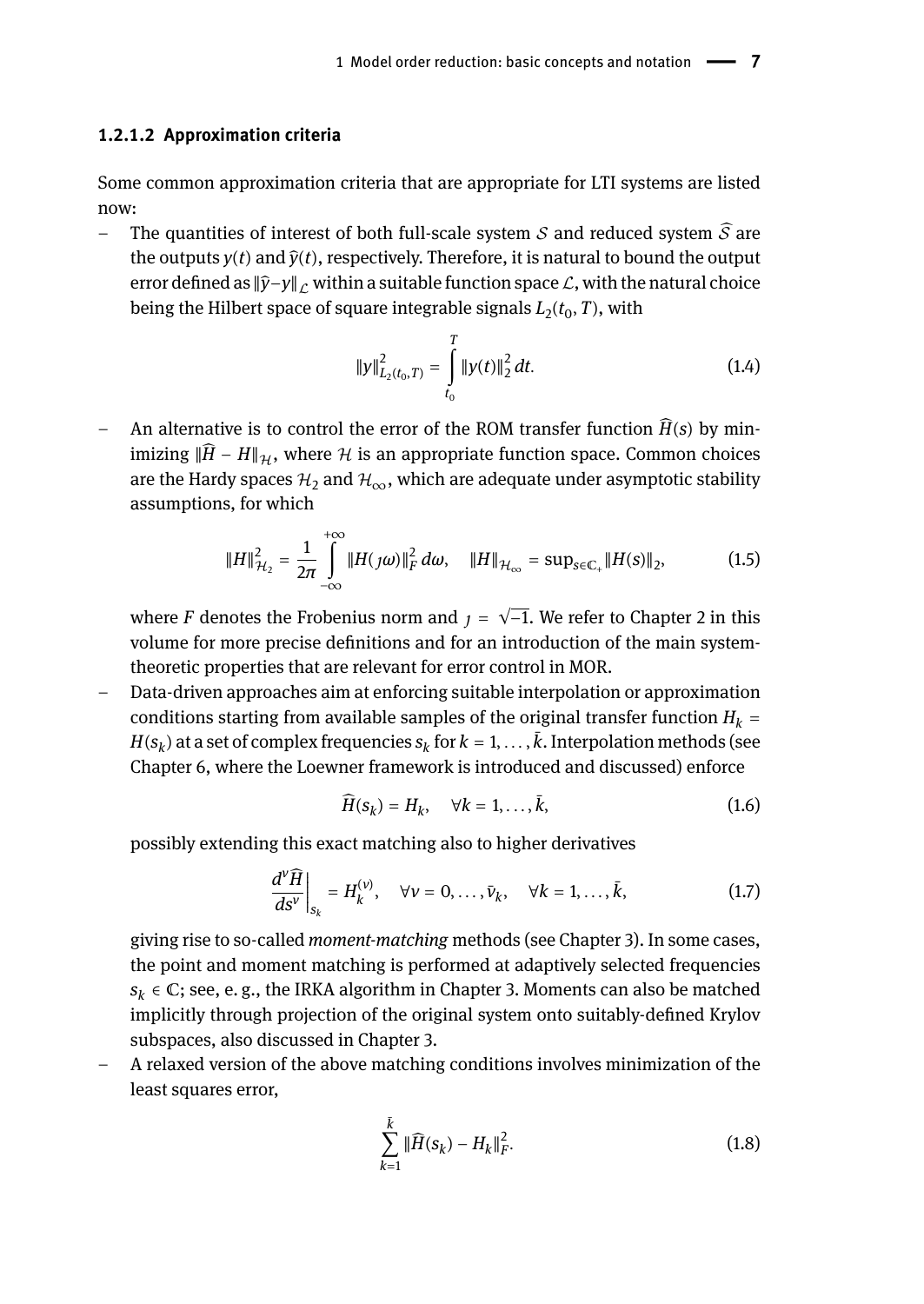#### **8**  $\longrightarrow$  **P. Benner et al.**

Curve fitting approaches, including the Vector Fitting (VF) methods (see Chapter 8) fall into this class. When data *H<sup>k</sup>* come from measurements, only purely imaginary frequencies  $s_k = \mu v_k$  are available and used.

- A fundamental class of system-theoretic approaches for MOR are based on *truncation* of state-space or descriptor systems, where those state variables that are poorly coupled to the inputs or which provide negligible contribution to the outputs are discarded. Balanced truncation methods (see Chapter 2) and modal methods (Chapter 4) belong to this class.
- Some applications require additional constraints to be enforced during reduction. A notable case is enforcements of passivity and of dissipativity, which are appropriate for systems that are unable to generate energy on their own. Dissipativity conditions for state-space systems are reviewed in Chapters 5 and 2, together with appropriate methods for their enforcement, either as a feature of the MOR scheme or as a postprocessing.

### **1.2.1.3 Parameterized LTI systems**

An additional layer of complexity is introduced by allowing the system *S* to be *parameterized* by some deterministic and/or stochastic variables  $\mu \in \mathcal{P} \subset \mathbb{R}^p$ . Assuming that the input signals *u* are not parameter-dependent, we can write (1.2) in the parameterized form

$$
E(\mu)\dot{x}(t,\mu) = A(\mu)x(t,\mu) + B(\mu)u(t), \quad x(t_0,\mu) = x_0(\mu),
$$
  
 
$$
y(t,\mu) = C(\mu)x(t,\mu) + D(\mu)u(t),
$$
 (1.9)

with the corresponding transfer function

$$
H(s,\mu) = C(\mu)(sE(\mu) - A(\mu))^{-1}B(\mu) + D(\mu). \tag{1.10}
$$

In this parameterized setting, one is usually interested in preserving a closed-form parameterization also in the ROM, so that the corresponding transfer function must match (1.10) not only throughout the frequency band of interest, but also throughout the parameter space. Chapter 3 provides an overview of moment-matching parameterized MOR (PMOR) in the case of affine dependence of  $E(\mu)$  and  $A(\mu)$  on the parameters. The so-called reduced basis methods discussed in Chapter 4 of Volume 2 would provide the counterpart of PMOR in the PDE reduction setting, which is extensively treated in all chapters of Volume 2.

#### **1.2.1.4 Nonlinear systems**

Generalization to nonlinear systems is also possible, although effectiveness of MOR strongly depends on the class of systems being considered. Several results are avail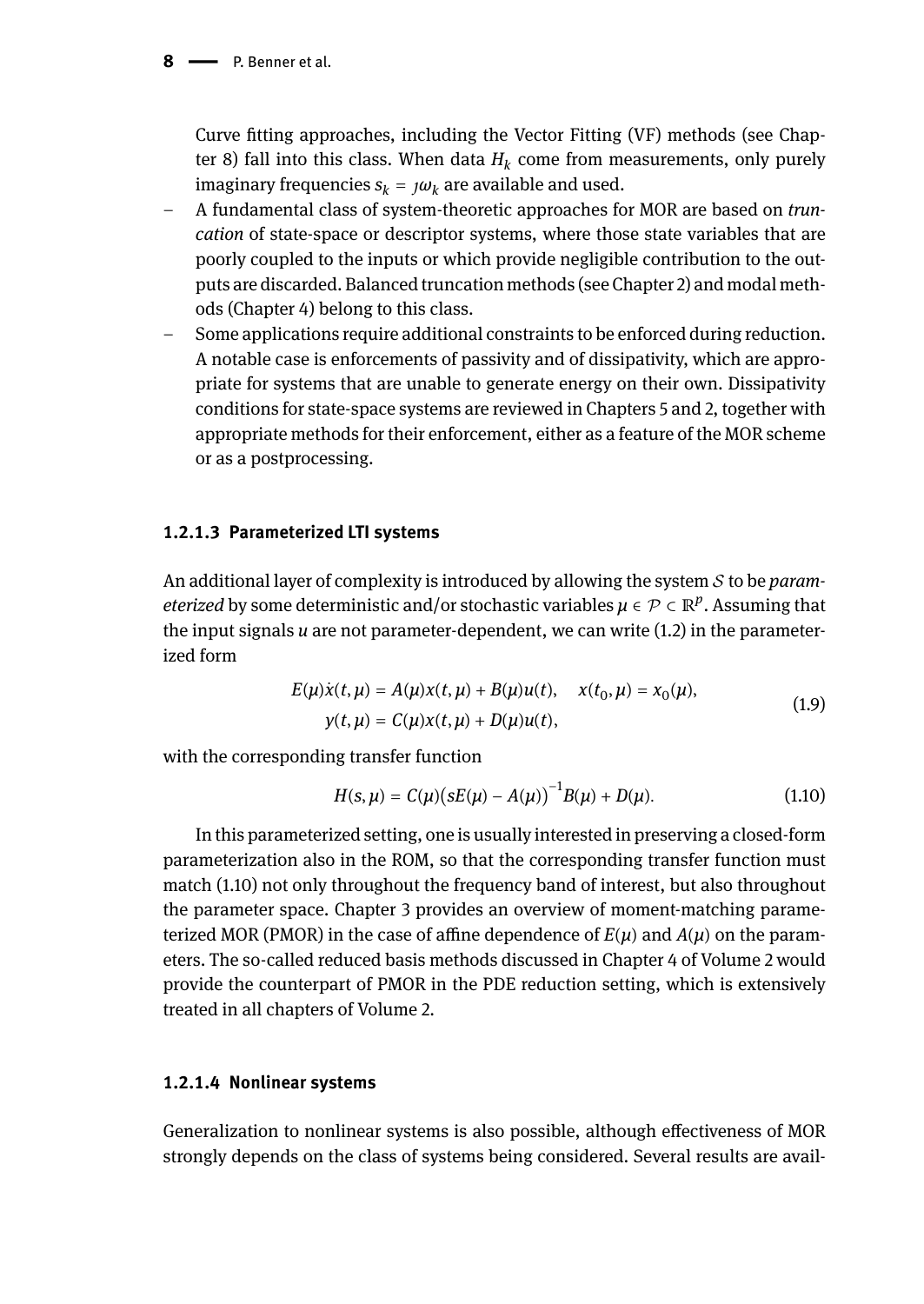able for systems that can be cast in the form

$$
\dot{x}(t) = f(x(t)) + g(x(t))u(t), \n y(t) = h(x(t)),
$$
\n(1.11)

where  $f: \mathbb{R}^n \to \mathbb{R}^n$ ,  $g: \mathbb{R}^n \to \mathbb{R}^{n \times m}$  and  $h: \mathbb{R}^n \to \mathbb{R}^q$  are smooth functions. A notable particular case is the *quadratic-bilinear* form, for which the nonlinear functions can be written and/or approximated as quadratic polynomials in their variables and compactly expressed, e. g., as

$$
f(x) = f(0) + A_1 x + A_2 (x \otimes x), \tag{1.12}
$$

where ⊗ is the Kronecker product and  $f(0) \in \mathbb{R}^n$ ,  $A_1 \in \mathbb{R}^{n \times n}$ ,  $A_2 \in \mathbb{R}^{n \times n^2}$  are constant matrices. A discussion of methods applicable to MOR of such systems is available in Chapters 2 and 3.

In more general settings, supporting algorithms providing interpolation/approximation of high-dimensional nonlinear multivariate functions are indeed available. We mention the Empirical Interpolation Methods in their various formulations introduced in Chapter 1 of Volume 2 and manifold interpolation (Chapter 7 in this volume), which provides a general framework for interpolation of orthogonal bases, subspaces or positive definite system matrices. Both these approaches are recurrent tools in several modern MOR frameworks.

#### **1.2.1.5 Surrogate modeling**

Extending the framework of classical MOR, which in the system-theoretic approach is usually applied to a state-spate description, surrogate modeling approaches provide tools for processing sequences of input-output data points and constructing an approximate metamodel that explains and reproduces their relationship. The last two chapters in this volume describe two alternative approaches for surrogate modeling. Chapter 9 presents an overview of the celebrated kernel methods, an approach that is very popular in the machine learning community, both for acceleration of complex simulation models, but also for classification and signal processing. Chapter 10 discusses Kriging methods or Gaussian Processes (GPs), with emphasis on design and analysis of computer experiments. These extensions of MOR bridge the gap between control and system theory with statistics, computer science, and (big) data science, further demonstrating how pervasive the key objectives are that characterize MOR.

### **1.2.2 The PDE approach**

The second major approach to MOR starts from a field problem defined over a continuous domain Ω. Thus, a parametric PDE is given as starting point of the MOR procedure.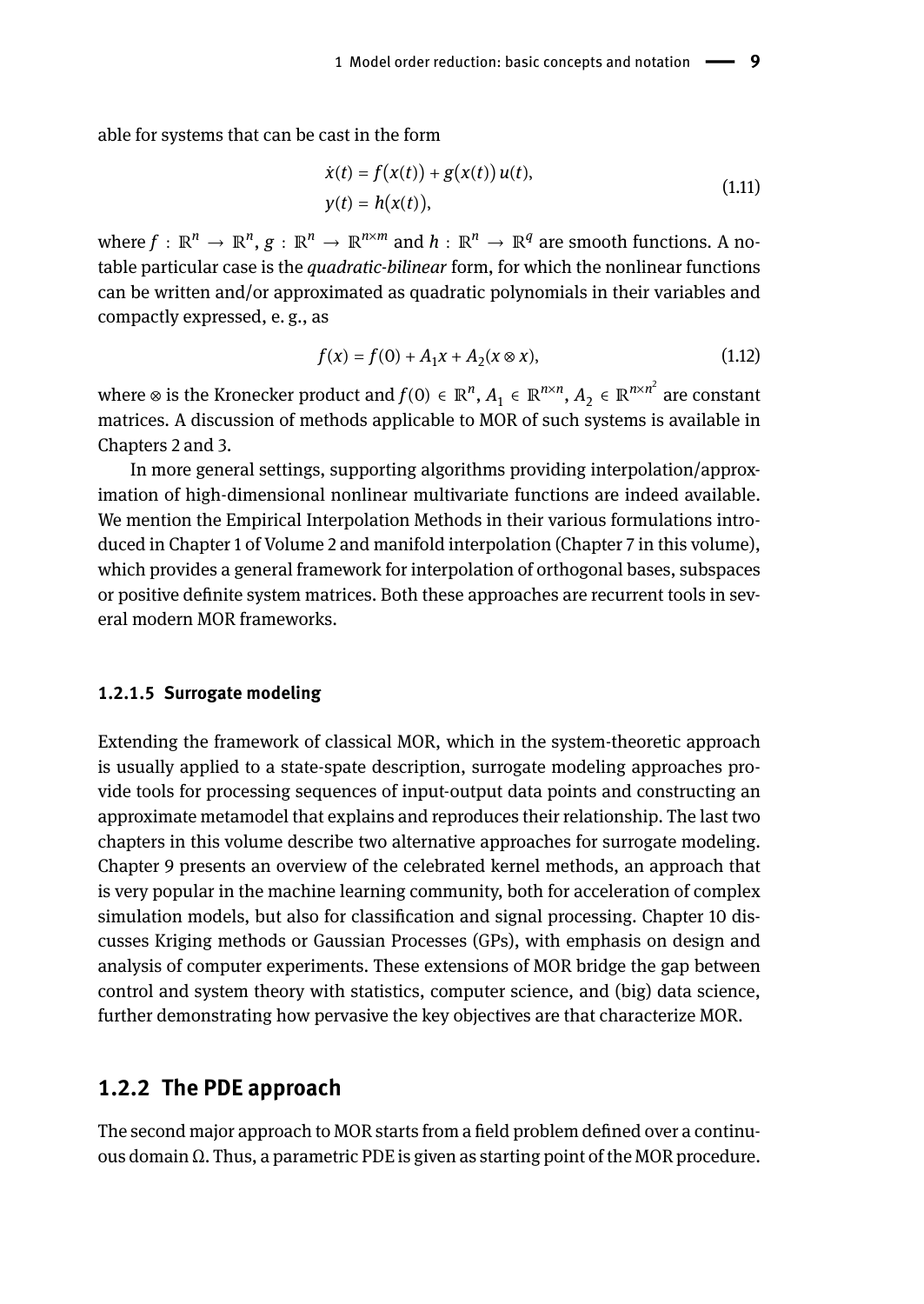Two main steps are performed: the numerical discretization in space and time and the projection of the discretized form onto a reduced-order space. The projection space is chosen such that the field variable is well approximated in a natural PDE norm or it is chosen with respect to a given output quantity of interest. These basic tools are discussed in more detail in Chapter 1 of Volume 2.

The variational or weak form of a parametric linear PDE in the continuous setting is posed over a suitable Hilbert space *V*(Ω) and given as

$$
a(u(\boldsymbol{\mu}), v; \boldsymbol{\mu}) = f(v; \boldsymbol{\mu}) \quad \forall v \in V, \tag{1.13}
$$

with bilinear form  $a: V \times V \times \mathcal{P} \to \mathbb{R}$  and linear form  $f: V \times \mathcal{P} \to \mathbb{R}$ . The parameter vector is denoted  $\mu$  and is an element of the parameter space  $\mathcal{P}$ . In many application scenarios, a particular output of interest  $s : \mathcal{P} \to \mathbb{R}$  is sought, given by the linear form  $l: V \times P \rightarrow \mathbb{R}$  as

$$
s(\boldsymbol{\mu}) = l(u(\boldsymbol{\mu}); \boldsymbol{\mu}). \tag{1.14}
$$

The case of a coercive and continuous bilinear form is the setting for many introductory examples but does not cover all PDE settings. E. g., in electromagnetics, i. e., when solving Maxwell's equations, an inf-sup stable sesquilinear form is often considered. In unsteady problems, the time-dependence is often made explicit and time is treated differently from other parameters in the ROM setting; see the POD-greedy algorithm for example. Nonlinear problems require particular care and methods, which are often adapted to the particular type of nonlinearity.

A suitable discretization method is chosen to approximate the field variable *u*, defining a corresponding discrete space *V<sup>h</sup>* . The method of weighted residuals is invoked to turn the continuous form (1.13) into a discrete variational formulation.

The weak form in the discrete setting is given as

$$
a(u_h(\boldsymbol{\mu}), v_h; \boldsymbol{\mu}) = f(v_h; \boldsymbol{\mu}) \quad \forall v_h \in V_h,
$$
\n(1.15)

with bilinear form  $a: V_h \times V_h \times \mathcal{P} \to \mathbb{R}$  and linear form  $f: V_h \times \mathcal{P} \to \mathbb{R}$ . The space of all  $v_h$  is the test space, while the space of  $u_h$  is the trial space.

A discrete solution is found by invoking Galerkin orthogonality, by enforcing that the test space is orthogonal to the residual. In Ritz–Galerkin methods, the residual is tested against the same set of functions as the ansatz functions, i. e., the test space is the same as the ansatz or trial space. In a more general Petrov–Galerkin method, test space and trial space are chosen as different spaces.

Starting from the discrete high-fidelity formulation (1.15), another Galerkin projection is invoked to arrive at the reduced-order formulation. A set of solutions is computed at parameter values  $S_{N_{\max}}~=~\{\bm{\mu}^1,\dots,\bm{\mu}^{N_{\max}}\},$  either by pre-specifying  $S_{N_{\max}}$  or using an iterative algorithm such as the greedy sampling. These solutions are often called 'snapshots'. A projection space  $V_N$  is determined by a suitable method. The dif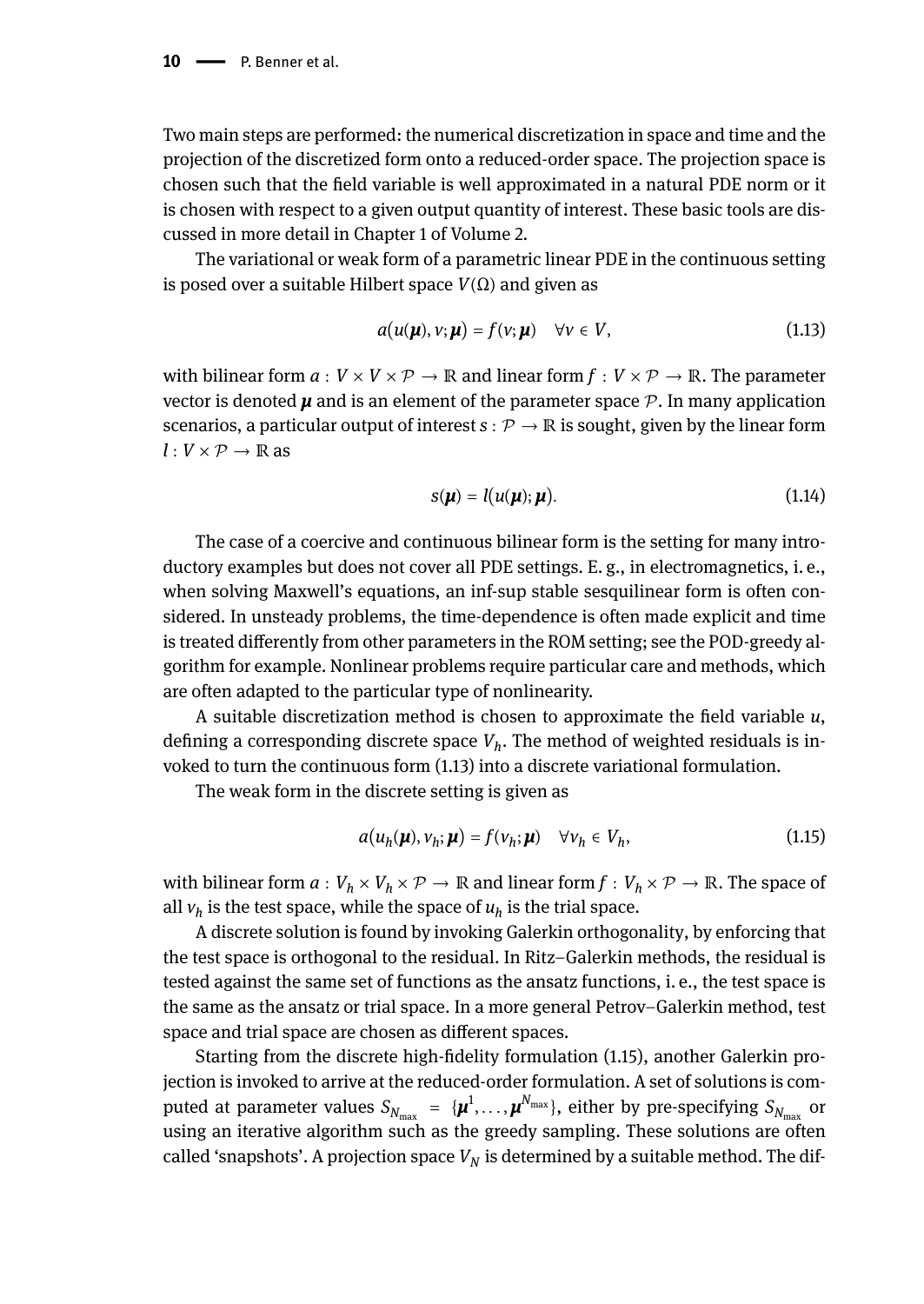ferent methods are briefly introduced below and discussed in much detail in dedicated chapters of Volume 2.

The reduced-order variational formulation is to determine  $u_N(\mu) \in V_N$ , such that

$$
a(u_N(\boldsymbol{\mu}), v_N; \boldsymbol{\mu}) = f(v_N; \boldsymbol{\mu}) \quad \forall v_N \in V_N.
$$
\n(1.16)

With matrix  $A_h$  assembling the bilinear form and the load vector  $f_h$ , let  $V \in$  $\mathbb{R}^{N_h \times N}$  denote the matrix of basis vectors, derived from the snapshot solutions and project (1.15) onto the reduced-order space as

$$
\mathbf{V}^T \mathbf{A}_h \mathbf{V} \mathbf{u}_N = \mathbf{V}^T \mathbf{f}_h. \tag{1.17}
$$

The high-order solution is then approximated as

$$
\mathbf{u}_h \approx \mathbb{V}\mathbf{u}_N. \tag{1.18}
$$

Typical ROM ingredients are an affine parameter dependency, an offline–online decomposition and error bounds, which are explained in Chapter 1 of Volume 2.

Pointers to subsequent chapters for accurate ROMs in the PDE setting are given in this section for Volume 2. Each chapter explains in a detailed way a different method of how to obtain the projection spaces or follows an alternate route altogether. Numerical examples can be found in the respective chapters.

– *Proper Orthogonal Decomposition*

In the Proper Orthogonal Decomposition (POD), the projection space is determined from the principal modes of the *singular value decomposition* of sampled field solutions. The sampling is uniform over the parameter domain in many cases. POD is covered in depth in Chapter 2 of Volume 2.

– *Proper Generalized Decomposition*

The Proper Generalized Decomposition (PGD) assumes a separated representation, in which all variables, i. e., space, time and parameters, can be treated in the same way; see Chapter 3 of Volume 2. Error indicators and error bounds serve to iteratively build the approximation spaces.

– *Reduced Basis Method*

Reduced Basis (RB) MOR uses residual-based error indicators and error estimators to determine the projection space by a greedy sampling; see Chapter 4 of Volume 2. It is not uncommon in the literature to consider POD as a RB method.

– *Hyperreduction*

Hyperreduction techniques are related to the *Empirical Interpolation Method* (EIM) which generally aims to approximate an affine parameter dependency for an originally non-affine problem. The EIM is introduced in Chapter 1 of Volume 2 while the chapter on hyperreduction (Chapter 5 of Volume 2) details how these techniques can be used for ROM generation.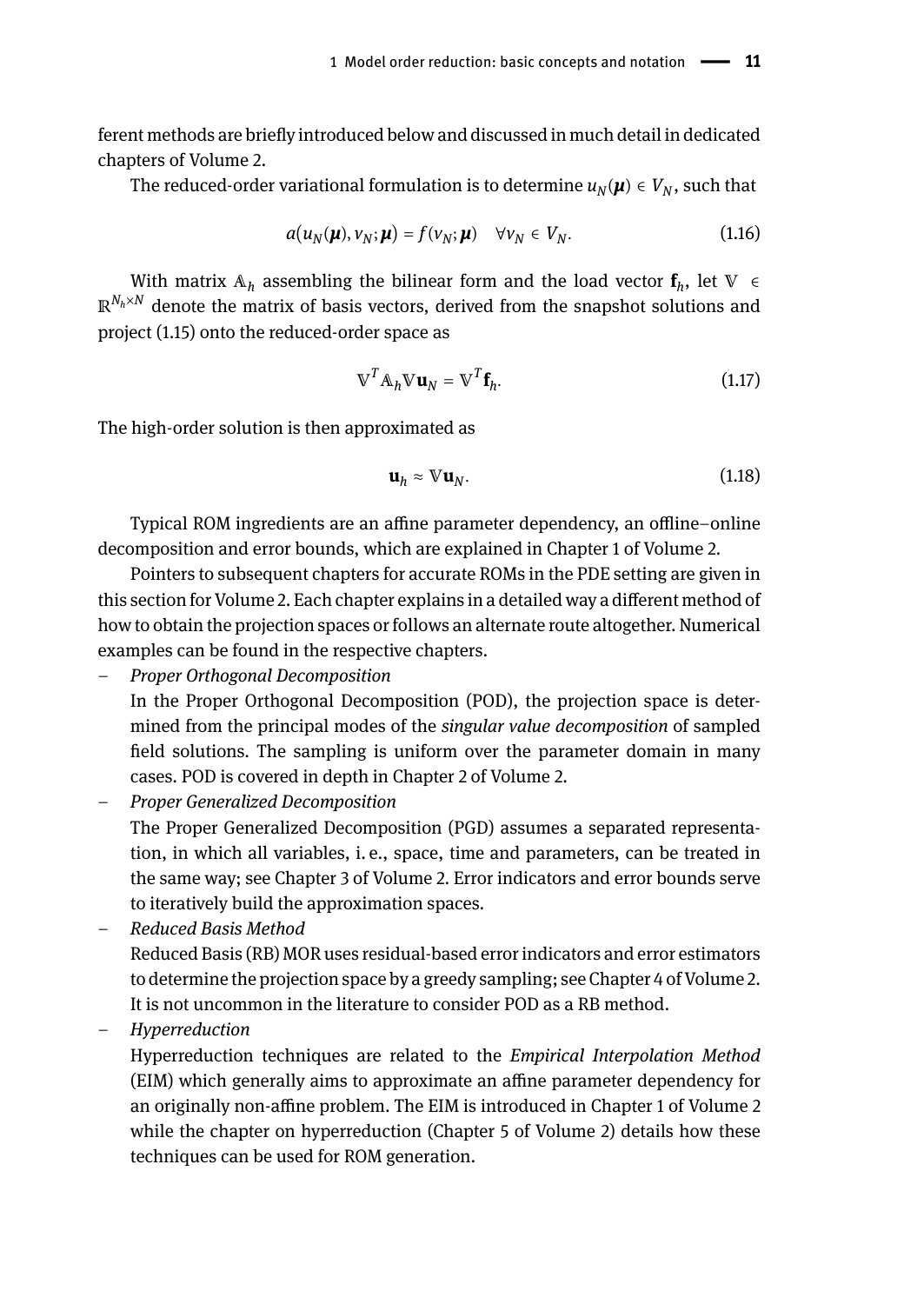– *Localized Model Order Reduction*

The localized model reduction aims to determine local ROMs valid over parts of the computational domain and construct a global approximation through suitable couplings of local ROMs. The localized ROMs are usually generated with POD and RB techniques; see Chapter 6 of Volume 2.

– *Dynamic Mode Decomposition* The Dynamic Mode Decomposition (DMD) is also based on the *singular value decomposition*; see Chapter 7 of Volume 2. The starting points are measurements of the time-trajectory which aim to approximate the time-advancement operator. The DMD is thus understood as a data-driven approach, since it does not project an affinely expanded system matrix.

### **1.2.3 Applications**

In this section, we briefly introduce the several MOR applications that are collected in the third volume of this book series. Several early developments in MOR originated in the exponentially growing field of microelectronics during the last few decades of the 20th century. The enormous growth in complexity in designing microprocessors and computing systems was requiring scalable, efficient, and especially automated design and verification methods. This necessity provided a fertile ground for research on MOR, so that many contributors from mathematics, system and control theory, and electronics engineering proposed several key ideas and algorithms that are still widely adopted in modern tools. Chapter 4 of Volume 3 reviews some of these steps and provides an overview of MOR applications in microelectronics. It is not a surprise that MOR proves very successful also in electromagnetics, since electric/electronic circuits are just a lumped approximation of the more general Maxwell's field formulations. Applications of MOR in electromagnetics are discussed in detail in Chapter 5 of Volume 3.

Not long after the initial developments, the MOR field became more and more mature, with consolidated approaches both in the system-theoretic and in the PDE communities. This enabled reaching cross- and multidisciplinary applications. Volume 3 of this book series reports on several such applications of MOR, in particular: chemical process optimization (Chapter 1 of Volume 3), mechanical engineering (Chapter 2 of Volume 3), acoustics and vibration (Chapter 3 of Volume 3), computational aerodynamics (Chapter 6 of Volume 3) and fluid dynamics (Chapter 9 of Volume 3). These chapters build on the methods discussed in the first two volumes, in some cases proposing application-driven customized versions, and testify that pervasivity of MOR exists in practically all fields of applied engineering.

Consolidation of MOR theory made algorithms more and more reliable. Therefore, unexpected applications started to be pursued even on biological systems. One of the most striking yet successful extensions is cardiovascular modeling (Chapter 8 of Volume 3), which attempts a quantitative prediction of the behavior of the most existing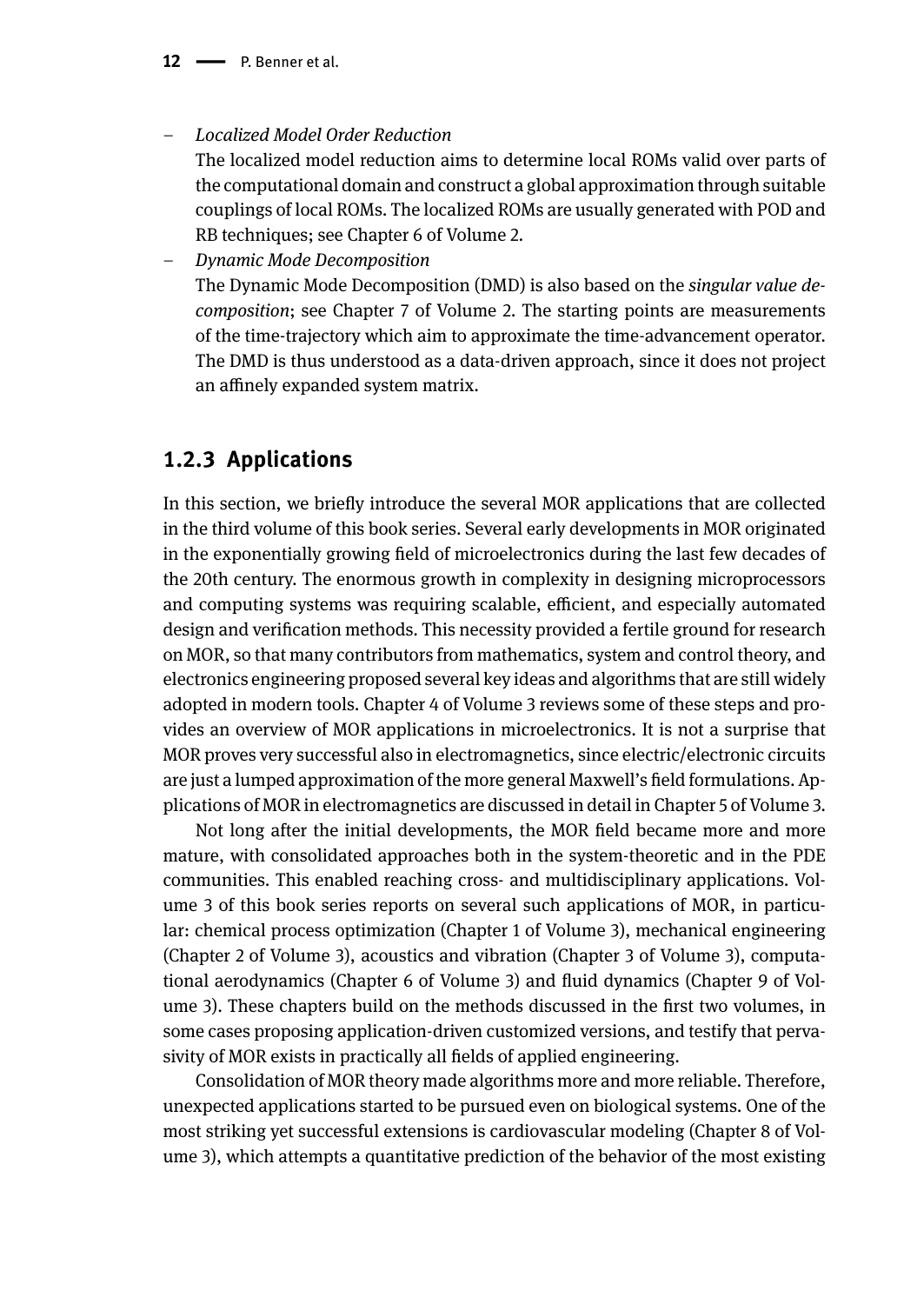complex "system", the human body. The same objective is shared by Chapter 7 of Volume 3 on MOR applications to the neurosciences.

MOR continues its mainstream advancement in those areas, such as mathematics and control, where methodological aspects have been introduced and are still continuously refined. Chapter 11 of Volume 3 combines classical reduction approaches with graph theory for the reduction of network systems. This contribution is quite timely nowadays, when relations between distributed systems, agents, individuals at physical or social level are often described and explained based on their networked interconnection structure. Another timely application of MOR is described in Chapter 10 of Volume 3, discussing the very important aspects of uncertainty quantification, which play a fundamental role in all applications when the description of the systems in terms of their constitutive parameters is not deterministic but subject to stochastic variations.

Chapter 12 of Volume 3 confirms the relevance of MOR in industrial production settings. The recent paradigm shift towards "Industry 4.0" augmented the requirements for sophisticated prediction methods and tools. It is now conceivable that suitably constructed abstraction layers can be devised to build so-called "digital twins", with the objective of mimicking the behavior of actual physical systems in real time and during their lifetime. This chapter provides an overview of the state of the art in this respect, where MOR plays once again a key role.

We conclude this introduction advising the reader to check Chapter 13 of Volume 3, which provides an overview of existing MOR software. Several commercial and academic software packages are reviewed, suitably classified with respect to the type of problems being addressed. Many of the latter packages can be freely downloaded, used, and possibly extended by active MOR researchers with new features and functionalities.

## **Bibliography**

- [1] A. C. Antoulas. *Approximation of Large-Scale Dynamical Systems*. *Adv. Des. Control.*, volume 6. SIAM Publications, Philadelphia, PA, 2005.
- [2] A. C. Antoulas, C. A. Beattie, and S. Gugercin. *Interpolatory Methods for Model Reduction*. *Computational Science & Engineering*. Society for Industrial and Applied Mathematics, Philadelphia, PA, 2020.
- [3] P. Benner. *System Reduction for Nanoscale IC Design*. *Mathematics in Industry*, volume 20. Springer, 2017.
- [4] P. Benner, A. Cohen, M. Ohlberger and K. Willcox. *Model Reduction and Approximation: Theory and Algorithms*. *Computational Science & Engineering*. SIAM Publications, Philadelphia, PA, 2017.
- [5] P. Benner, M. Hinze and E. J. W. ter Maten. *Model Reduction for Circuit Simulation*. *Lecture Notes in Electrical Engineering*, volume 74. Springer, Dordrecht, 2011.